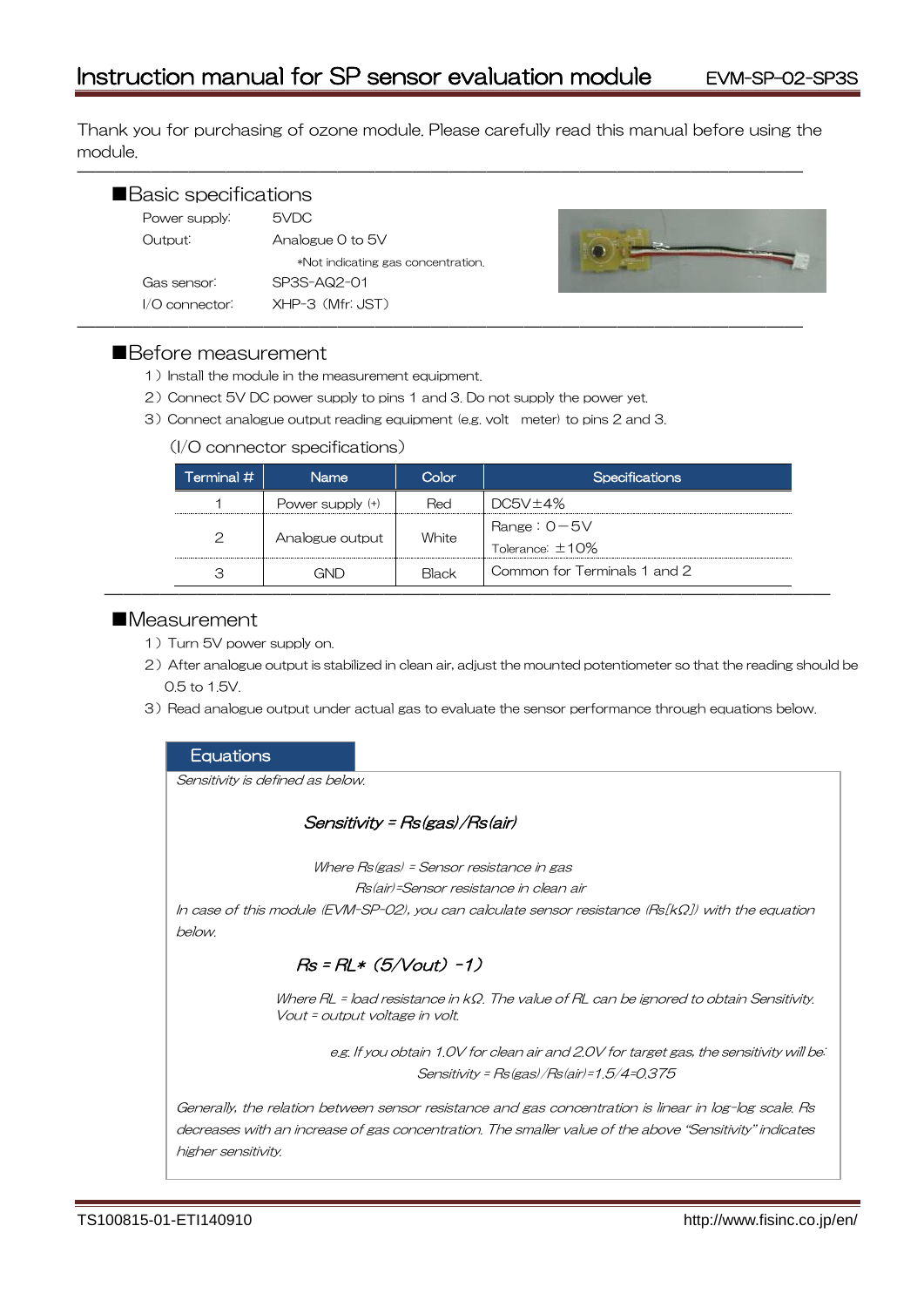## Standard curve

Semiconductor gas sensor is different in sensitivity and sensor resistance piece by piece. If you intend to make a precise measurement, you should prepare "Standard curve" as below.

- ① Keep power on the module for 24 hours to stabilize the sensor.
- ② Measure analogue output in clean air.
- ③ Measure analogue outputs in several known gas concentrations.
- ④ Calculate the Sensitivities with the values obtain in the above ② and ③.

―――――――――――――――――――――――――――――――――――――――

⑤ Plot the standard curve with sensitivity on Y-axis and gas concentration on X-axis in log-log scale.

You can find the unknown gas concentration with the above standard curve.

# ■**Fnd of measurement**

- 1) Turn off the power supply.
- 2) Remove the analogue output equipment from the module.
- 3)Store the module under clean atmosphere at normal temperature and humidity.

# ■Notes for operation

This module is designed to easily evaluate semiconductor gas sensors and NOT a precision measurement device. Please consider the following notes while using the module.

―――――――――――――――――――――――――――――――――――――――

#### -1. Ambient temperature and humidity change may influences analogue output.

Semiconductor gas sensors are influenced by ambient temperature and humidity change. Water vapor is considered as a kind of gas. Therefore, use the module where temperature and humidity do not change rapidly. They also change day by day. This will also influence the sensor resistance. Use the module under the smallest change in temperature and humidity. Recommendable operating temperature is 0 to 40C.

#### -2. Wind effect may cause the module's sensitivity

The sensor has a heater warming the sensing material. If the wind directly hits the sensor, the operating temperature decreases, resulting in sensitivity drift.

To avoid the above, the module should be kept under no or slight wind condition. If the module is mounted in the middle of an air flow, re-design your enclosure to prevent direct air flow.

#### -3.High concentration gas may cause the module to be defective.

Gas sensor is stabilized with oxygen molecules adsorbed on the sensing element surface. In case the sensor is exposed in high concentration gas or is directly hit by gas, the surface will temporarily lack of oxygen. This may cause the module to be defective. Maximum allowable gas concentration is 5000ppm in general.

#### -4. Responding to more than one kind of gas

Gas selectivity is controlled by gas sensing materials and additives. However, the sensor is also sensitive to other gases than target gases. Then, the output from the module reflects the sum of different gas sensitivity if more than one gas is used.

#### -5.Non-odor gases

The gas sensors are sensitive to reducing gases including non-odor gases such as carbon monoxide, hydrogen, methane, etc. If your target gas is odor gas such as alcohol, confirm whether odorless gas coexists.